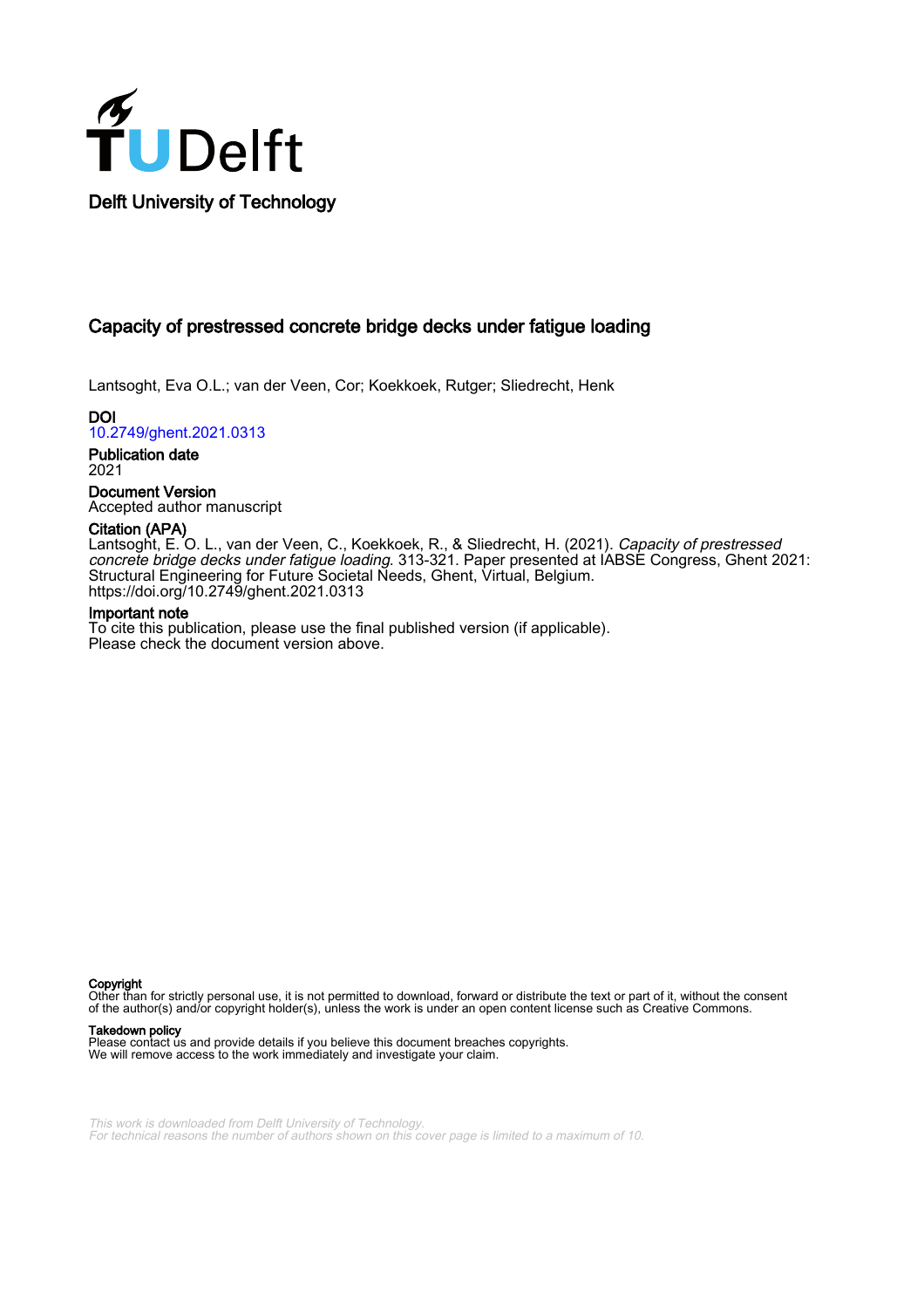# **Capacity of prestressed concrete bridge decks under fatigue loading**

**Eva O.L. Lantsoght** *Universidad San Francisco de Quito, Quito, Ecuador Delft University of Technology, Delft, the Netherlands* **Cor van der Veen** *Delft University of Technology, Delft, the Netherlands* **Rutger Koekkoek** *BAM, Gouda, the Netherlands* **Henk Sliedrecht** *Rijkswaterstaat, Utrecht, the Netherlands*

**Contact:** [e.o.l.lantsoght@tudelft.nl](mailto:e.o.l.lantsoght@tudelft.nl)

### **Abstract**

í

In the Netherlands, existing slab-between-girder bridges with prestressed girders and thin transversely prestressed concrete decks require assessment. The punching capacity was studied in a previous series of experiments, showing a higher capacity thanks to compressive membrane action in the deck. Then, concerns were raised with regard to fatigue loading. To address this, two series of large-scale experiments were carried out, varying the number of loads (single wheel print versus double wheel print), the loading sequence (constant amplitude versus variable amplitude, and different loading sequences for variable amplitude), and the distance between the prestressing ducts. An S-N curve is developed for the assessment of slab-between-girder bridges. The experiments showed that compressive membrane actions enhances the capacity of thin transversely prestressed decks subjected to fatigue loading.

**Keywords:** Assessment, Fatigue, Live loads, Punching shear, Shear, Slab-between-girder bridges.

### **1 Introduction**

The Dutch bridges from the decades following the Second World War were designed for the live loads of that era, which were lower than the currently code-prescribed live loads. At the same time, the previously used national codes in The Netherlands, such as NEN 6720:1995 [1] contained provisions that resulted in larger calculated shear and punching shear capacities than when using NEN-EN 1992-1-1:2005 [2]. As a result, an analytical assessment of existing concrete bridges often results in the conclusion that the shear or punching shear capacity is insufficient [3]. One bridge type that upon assessment is often found to be insufficient for punching shear is the slab-between-girder bridge. These bridges consist of prestressed girders and thin transversely prestressed concrete decks that are cast between the prestressed girders. In total, about 70 of these structures are present in the Dutch road network [4].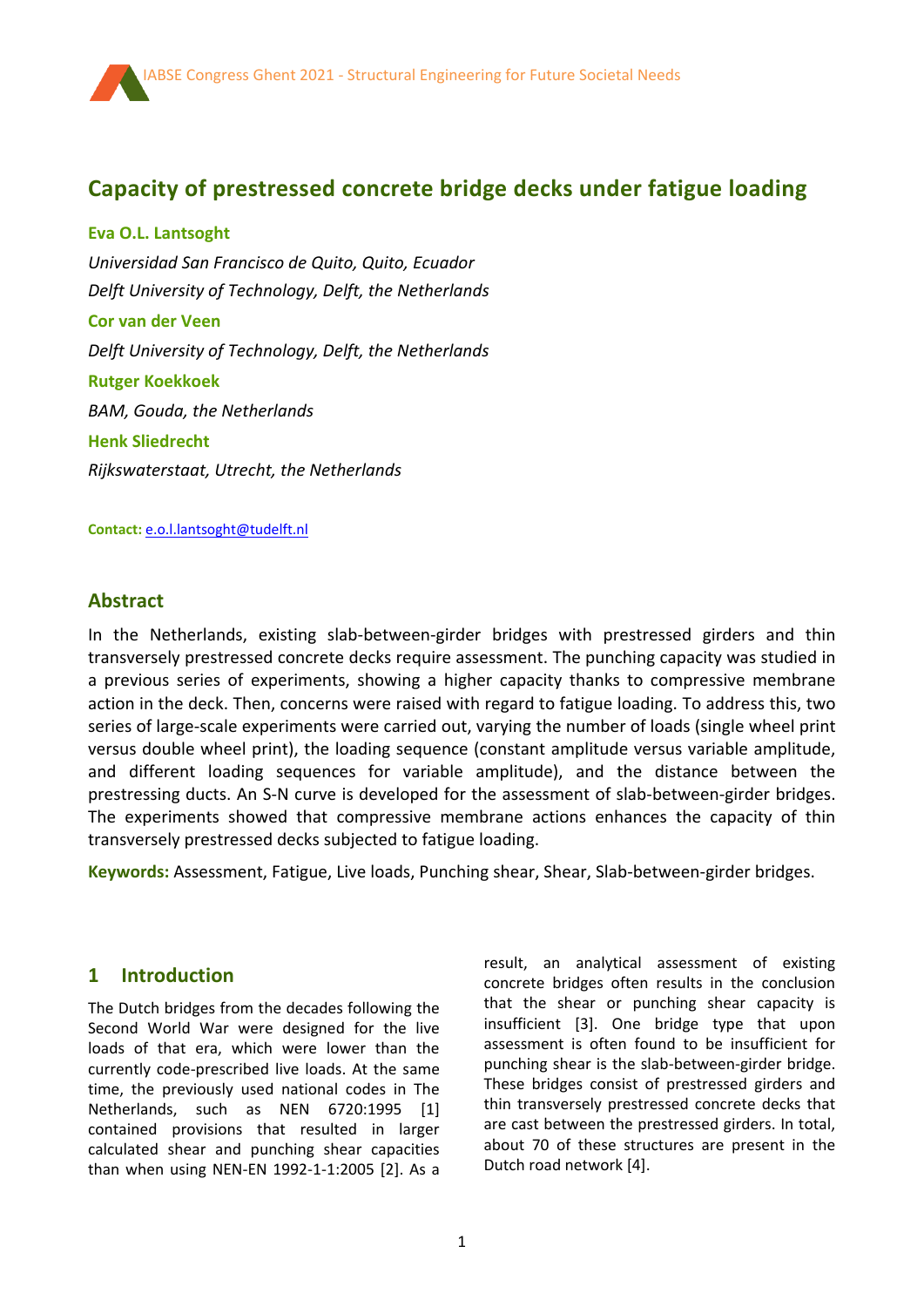When the punching shear capacity of the thin transversely prestressed concrete decks is determined with the Eurocode provisions [2], the capacity-enhancing effect of compressive membrane action [5-7] is not taken into account. To study the enhancement from compressive membrane action on the ultimate capacity of the thin transversely prestressed decks in slabbetween-girder bridges, static tests on a half-scale slab-between-girder bridge built in the Stevin II Laboratory of Delft University of Technology were carried out [4, 8]. These experiments showed that the deck fails in punching shear, whereas it was designed to fail in flexure, and that its ultimate capacity is on average 2.3 times larger than the Eurocode punching shear capacity [2]. The result of these static tests improved the assessment of the existing slab-between-girder bridges in The Netherlands.

Under fatigue loading, progressive cracking and increases in strains occur. Fatigue tests on partially prestressed concrete beams [9-12] showed that the failure mode can change from flexural failure to a brittle shear failure. Therefore, there were concerns about the preservation of the capacity-enhancing effect of compressive membrane action under fatigue loading. This paper reports two series of experiments on this topic.

# **2 Description of experiments**

### **2.1 Test setup**

Two series of experiments were carried out. In the first series, the same test setup was used as for the static tests (4 girders with 3 decks cast in between). Afterwards, the decks that were tested for the static tests were removed, and a new deck was cast between the existing girders for the middle panel. [Figure 1a](#page-4-0) and b show the geometry of the specimen for the first series. The overall dimensions of the specimen for the first series is 6.4 m by 12 m. The precast girders are 10.95 m long and 1.3 m high, and placed at a centre-tocentre spacing of 1.8 m. The slab is 100 mm thick and 1050 mm wide. The transverse prestressing is applied by post-tensioning of tendons in ducts spaced 400 mm apart. In total, 30 ducts with a diameter of 40 mm are cast in the slab. One part of the new deck had a duct diameter of 30 mm and spacing of 300 mm. The crossbeams are 810 mm × 350 mm, and cast and post-tensioned in the laboratory.

The second series used a new model bridge, with three girders and two decks. For the second series, both the top flange of the girders and the decks were cast in the laboratory. [Figure 1c](#page-4-0) and d show the specimen for the second series. The overall dimensions of the specimen are 4.6 m by 12 m. All details of the experiments are given in the background report [13-15].

A steel frame with a hydraulic jack is used to apply the load to the specimen. The loading plate size for the original deck of specimen 1 is 200 mm × 200 mm, which is 1:2 scale of the wheel print from NEN EN 1991-2:2003 [16]. For the new deck, the loading plate is 115 mm  $\times$  150 mm, which is 1:2 scale of the wheel print used in The Netherlands for fatigue assessment of bridge joints. A layer of 10 mm of rubber is placed between the steel plate and deck to avoid stress concentrations.

## **2.2 Materials**

The concrete compressive strength is determined on cube specimens cast together with the specimens and stored in the fog room of the laboratory. An overview of the properties is given in [Table 1,](#page-3-0) which shows that the concrete compressive strength of the specimen used in the second series of tests is on average 7% larger than the compressive strength of the specimen from the first series of tests.

The mild steel used in the girders in specimen 1 is B500A for the bars with a diameter of 6 mm and smaller (B500B is not commercially available for these bar diameters), and B500B for the larger bars. In existing bridges, B500B is used for all mild steel. The mild steel in the deck of specimen 1 consists of diameter 6 mm longitudinal bars top and bottom at 200 mm on centre and diameter 6 mm transverse bars top and bottom at 250 mm on centre. In specimen 2, the mild steel in the deck consist of diameter 8 mm longitudinal bars top and bottom at 240 mm on centre in the long span direction and at 200 mm on centre in the short span direction. [Table 2](#page-3-1) gives the strength properties (*fym* for the average yield strength and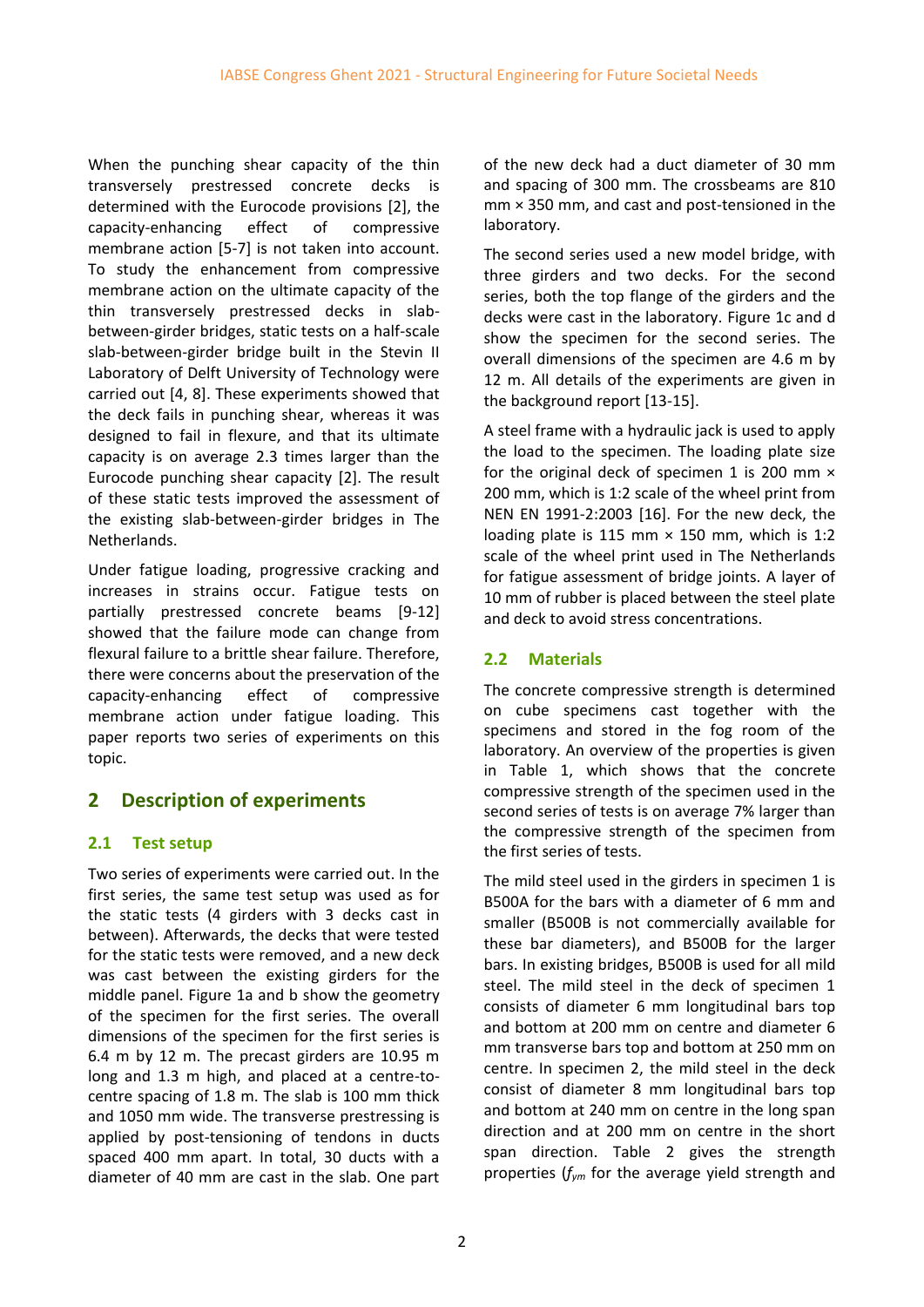*ftm* for the average tensile strength) of the mild steel for the different bar diameters  $(φ)$  used in these experiments.

<span id="page-3-0"></span>

| Specimen       | Element                           | $f_{cm,cube}$ | Age    |
|----------------|-----------------------------------|---------------|--------|
| nr             |                                   | (MPa)         | (days) |
| $\mathbf{1}$   | Girders                           | 90            | 273    |
| 1              | Slab<br>(original)                | 75            | 28     |
| $\mathbf{1}$   | Crossbeams                        | 71            | 28     |
| 1              | Slab (newly<br>cast)              | 68            | 28     |
| 1              | Slab (newly<br>cast)              | 77            | 56     |
| $\overline{1}$ | Slab (newly<br>cast)              | 78            | 188    |
| 2              | Crossbeams                        | 78            | 149    |
| $\overline{2}$ | $Slab + top$<br>flange, cast<br>1 | 81            | 28     |
| $\overline{2}$ | $Slab + top$<br>flange, cast<br>2 | 79            | 28     |

*Table 1. Overview of material properties*

<span id="page-3-1"></span>*Table 2. Properties (yield strength fym and tensile strength ftm) of mild steel as measured on samples.*

| $\varphi$ (mm) | $f_{\nu m}$ (MPa) | $f_{tm}$ (MPa) | $\varphi$ (mm) |
|----------------|-------------------|----------------|----------------|
| 6              | 525               | 580            | 6              |
| 8              | 552               | 641            | 8              |
| 10             | 516               | 625            | 10             |
| 12             | 527               | 623            | 12             |
| 16             | 517               | 612            | 16             |

The clear cover is 7 mm. For both specimens 1 and 2, the prestressing steel used in the girders is Y1860S and consists of tendons. The prestressing steel of the slab and crossbeam is Y1100H and consists of prestressing bars. The diameter of the prestressing bars in the deck is 15 mm, and for the fatigue tests an average compression force from the transverse prestressing of 2.5 MPa is applied.

#### **2.3 Loading method**

The static tests were carried out with a stepwise increasing loading protocol, see [Figure 2a](#page-4-1). The load step for the lower load levels (up to 100 kN) was 25 kN, and for the higher load levels the load step was 50 kN. When the load is constant, the test engineers inspect the specimen and mark the cracks. In the first series of experiments, two experiments were carried out with a limited number of cycles at increasing load levels (three cycles per load level), see [Figure 2b](#page-4-1). These experiments and the static tests were carried out in a displacement-controlled way. Then, for the fatigue tests, the number of cycles to failure was determined for loading between a predetermined upper limit and a lower limit which is 10% of the load of the upper limit. The load is applied as a sine function with a frequency of 1 Hz, see [Figure](#page-4-1)  [2c](#page-4-1). If failure did not occur after a large number of cycles for a predetermined load level, then a higher load level was applied until failure occurred. The fatigue tests were carried out in a force-controlled way.

#### **3 Results**

#### **3.1 Overview of test results**

For the experiments on the first specimens, the tests are numbered consecutively as BBX, with X the number of the test and BB the abbreviation for Brienenoord Bridge, the bridge after which the setup was modelled. The results of the 19 static tests from the first series are reported in [4]. Two tests with a limited number of cycles with the loading protocol from [Figure 2b](#page-4-1) (BB17 and BB18) were carried out on the first specimen, two fatigue tests were carried out on the original setup (BB23 and BB24), and five additional fatigue tests (BB26, BB28, BB29, BB30, BB32) were carried out on the new deck.

For the second series of experiments, the test number consists of the name of the series FAT (fatigue tests), the number of the experiment, S (static test) or D (dynamic test), and 1 (single wheel print) or 2 (double wheel print). In the second series, a total of 13 experiments (3 static and 10 dynamic) were carried out. Experiments FAT2D1 and FAT3D1 are used for comparison to BB32 to confirm that the second specimen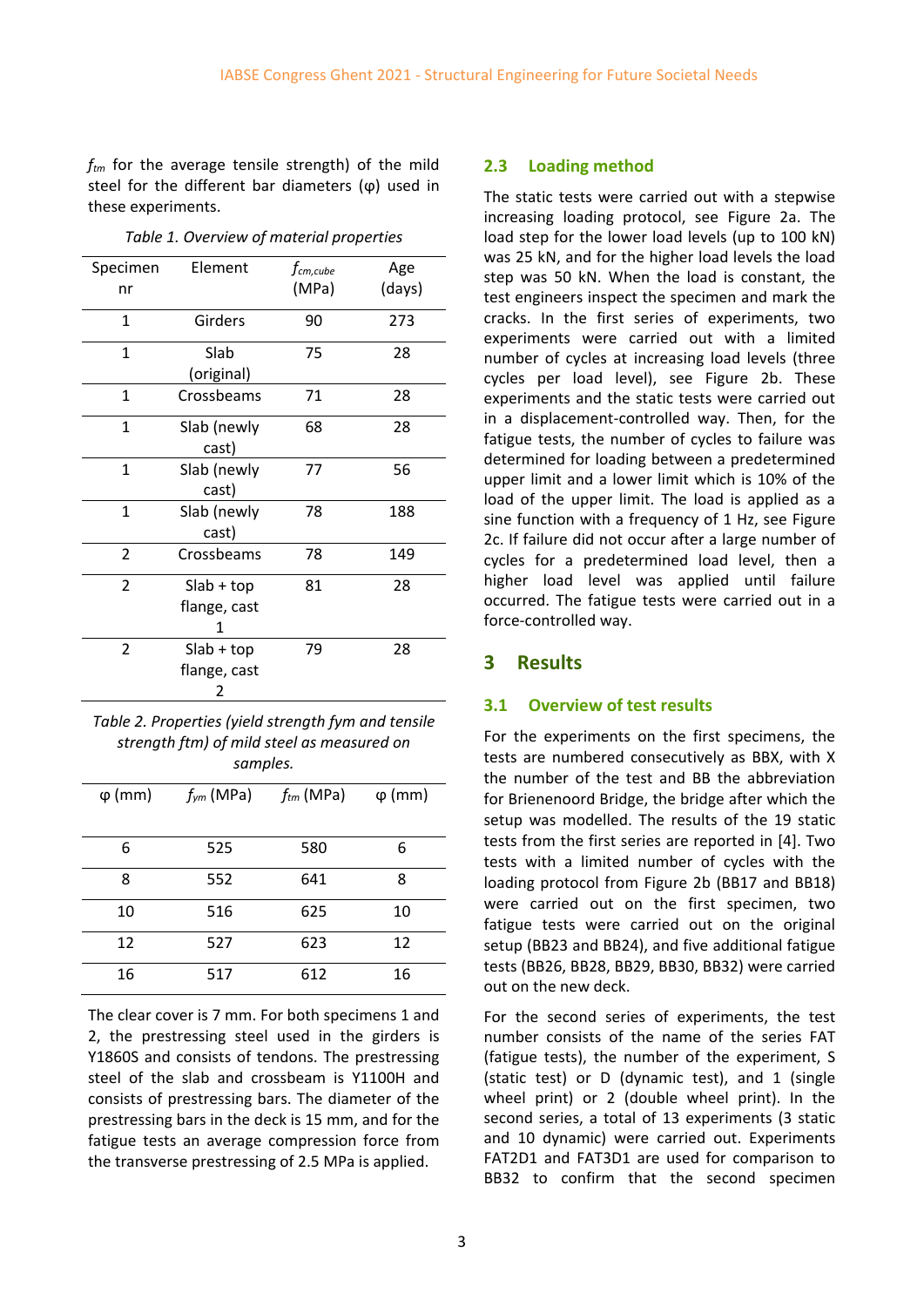

behaves in a similar way as the first specimen, and that the results can thus be analysed together.

<span id="page-4-0"></span>*Figure 1. Test setup for fatigue experiments: (a) top view of first series, showing four girders and three decks; (b) section of specimen of first series; (c) top view of second series, showing three girders and two decks; (d) section of specimen of second series.*



<span id="page-4-1"></span>*Figure 2. Loading protocol used in the experiments: (a) stepwise monotonically increasing loading protocol for static testing; (b) three load cycles per load level for tests with limited number of cycles; (c) loading applied during fatigue tests (excerpt of 5 seconds from loading protocol).*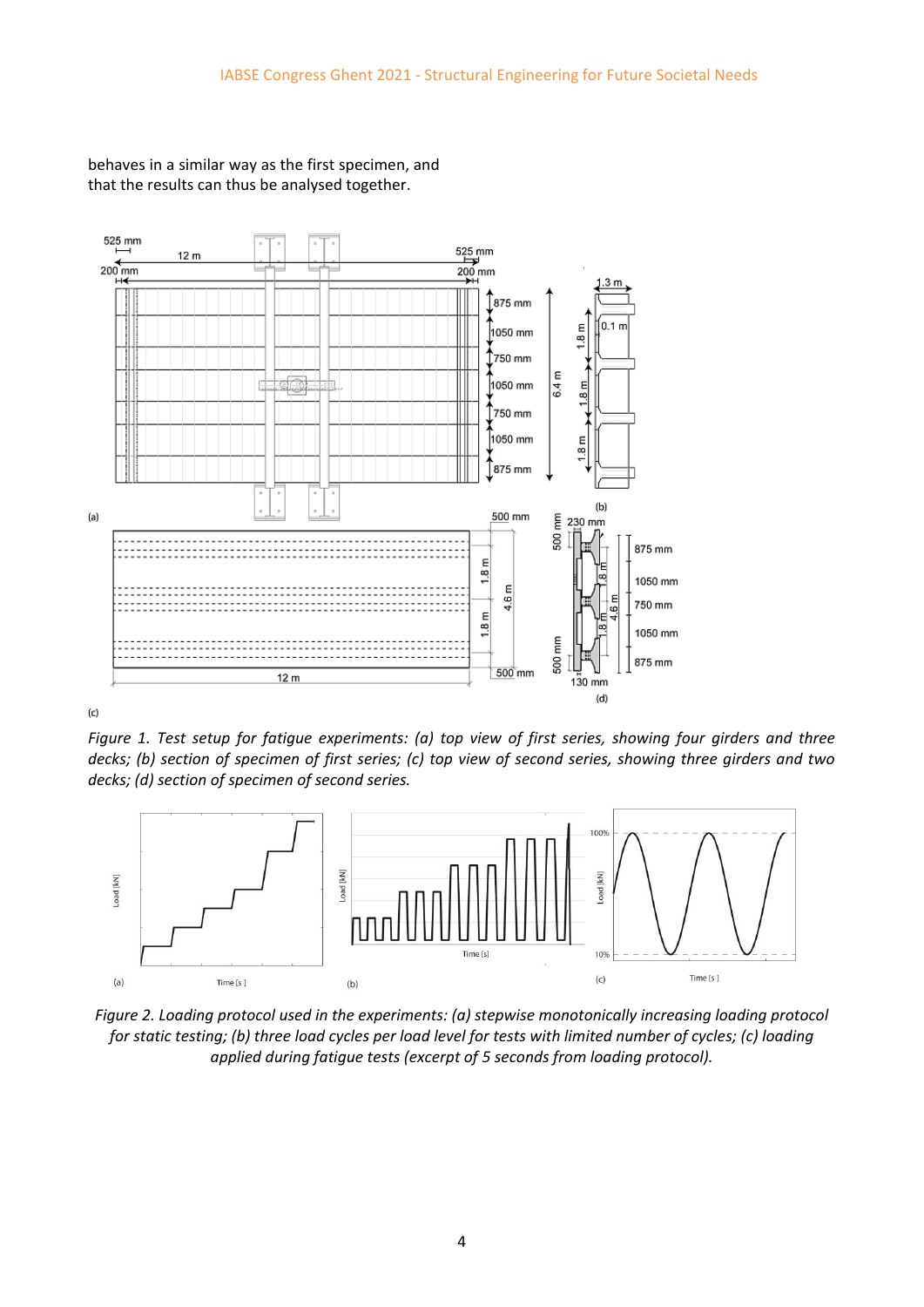| Experiment Spec  |                | Size load        | Wheel | $\phi_{\textit{duct}}$ | F    | $F/P_{max}$ | ${\cal N}$ | Age     | $f_{cm,cube}$ |
|------------------|----------------|------------------|-------|------------------------|------|-------------|------------|---------|---------------|
|                  |                | $(mm \times mm)$ |       | (mm)                   | (kN) |             |            | (days)  | (MPa)         |
| <b>BB17</b>      | $\mathbf{1}$   | $200 \times 200$ | S     | 40                     | 275  | 0.80        | 13         | 147     | 82.6          |
| <b>BB18</b>      | $\mathbf{1}$   | $200 \times 200$ | S     | 40                     | 291  | 0.85        | 16         | 56      | 82.6          |
| BB <sub>23</sub> | $\mathbf{1}$   | $200 \times 200$ | S     | 40                     | 200  | 0.60        | 24,800     | 301     | 79.9          |
| <b>BB24</b>      | $\mathbf{1}$   | $200 \times 200$ | S     | 40                     | 150  | 0.45        | 1,500,000  | 307-326 | 79.9          |
| <b>BB26</b>      | 1, new         | $150 \times 115$ | S     | 30                     | 165  | 0.48        | 1,405,337  | 35-59   | 70.5-76.7     |
| <b>BB28</b>      | 1, new         | $150\times115$   | S     | 40                     | 165  | 0.48        | 1,500,000  | 68-97   | 76.8-77.1     |
|                  |                |                  |       |                        | 200  | 0.58        | 1,000,000  | 97-113  | 77.1-77.3     |
|                  |                |                  |       |                        | 240  | 0.70        | 7144       | 113     | 77.3          |
| BB29             | 1, new         | $150 \times 115$ | S     | 40                     | 200  | 0.58        | 1,500,000  | 117-136 | 77.3-77.5     |
|                  |                |                  |       |                        | 220  | 0.64        | 264,840    | 136-139 | 77.5-77.6     |
| <b>BB30</b>      | 1, new         | $150\times115$   | D     | 40                     | 280  | 0.58        | 100,000    | 143-144 | 77.6          |
|                  |                |                  |       |                        | 240  | 0.50        | 1,400,000  | 144-162 | 77.6-77.8     |
|                  |                |                  |       |                        | 280  | 0.58        | 750,000    | 162-171 | 77.8-77.9     |
|                  |                |                  |       |                        | 320  | 0.67        | 500,000    | 171-177 | 77.9-78.0     |
|                  |                |                  |       |                        | 360  | 0.75        | 32,643     | 177     | 78.0          |
| <b>BB32</b>      | 1, new         | $150 \times 115$ | S     | 40                     | 240  | 0.70        | 10,000     | 184     | 78.1          |
|                  |                |                  |       |                        | 200  | 0.58        | 272,548    | 185-187 | 78.1          |
| FAT2D1           | $\overline{2}$ | $150 \times 115$ | S     | 40                     | 240  | 0.69        | 100,000    | 102-144 | 82.6-84.6     |
|                  |                |                  |       |                        | 200  | 0.58        | 2,915,123  |         |               |
|                  |                |                  |       |                        | 240  | 0.69        | 100,000    |         |               |
|                  |                |                  |       |                        | 260  | 0.75        | 150,000    |         |               |
|                  |                |                  |       |                        | 280  | 0.81        | 20,094     |         |               |
| FAT3D1           | $\overline{2}$ | $150 \times 115$ | S     | 40                     | 240  | 0.69        | 200,000    | 149-168 | 84.9-85.8     |
|                  |                |                  |       |                        | 200  | 0.58        | 1,000,000  |         |               |

*Table 3. Overview of punching fatigue experiments*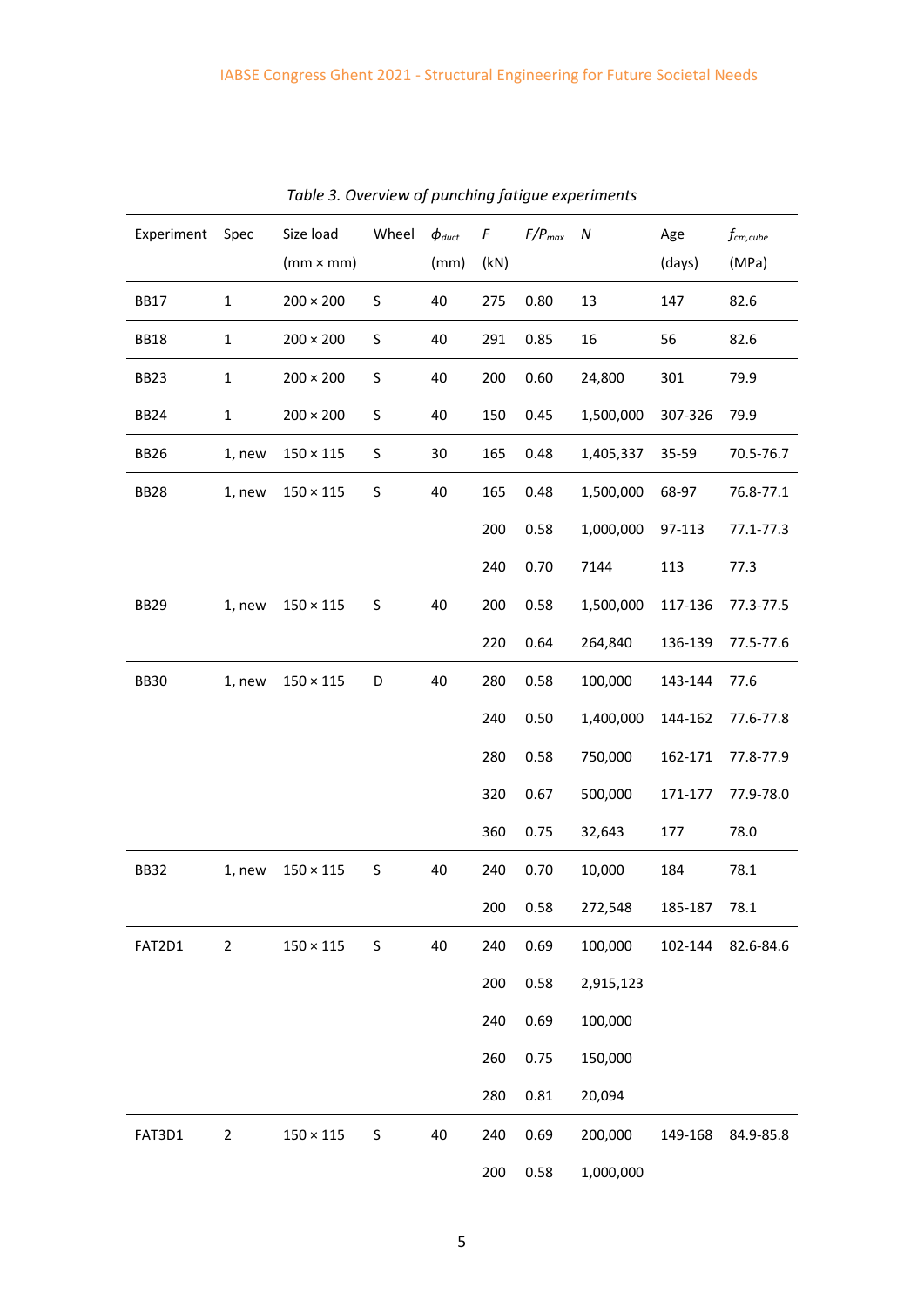|                |                |                  |         |    | 240 | 0.69 | 100,000   |         |           |
|----------------|----------------|------------------|---------|----|-----|------|-----------|---------|-----------|
|                |                |                  |         |    | 260 | 0.75 | 300,000   |         |           |
|                |                |                  |         |    | 280 | 0.81 | 6114      |         |           |
| FAT4D1         | $\overline{2}$ | $150\times115$   | S       | 40 | 200 | 0.58 | 1,000,000 | 169-190 | 85.8-86.8 |
|                |                |                  |         |    | 240 | 0.69 | 200,000   |         |           |
|                |                |                  |         |    | 260 | 0.75 | 100,000   |         |           |
|                |                |                  |         |    | 280 | 0.81 | 63,473    |         |           |
| FAT5D1         | $\mathbf 2$    | $150\times115$   | $\sf S$ | 40 | 280 | 0.71 | 10,000    | 192-217 | 91.6-89.6 |
|                |                |                  |         |    | 200 | 0.51 | 1,000,000 |         |           |
|                |                |                  |         |    | 240 | 0.61 | 100,000   |         |           |
|                |                |                  |         |    | 260 | 0.66 | 1,000,000 |         |           |
|                |                |                  |         |    | 280 | 0.71 | 1424      |         |           |
| FAT6D1         | $\overline{2}$ | $150\times115$   | S       | 40 | 280 | 0.71 | 10,000    | 219-239 | 89.6-88.8 |
|                |                |                  |         |    | 200 | 0.51 | 1,000,000 |         |           |
|                |                |                  |         |    | 240 | 0.61 | 100,000   |         |           |
|                |                |                  |         |    | 280 | 0.71 | 160,000   |         |           |
|                |                |                  |         |    | 200 | 0.51 | 410,000   |         |           |
|                |                |                  |         |    | 280 | 0.71 | 26,865    |         |           |
| FAT9D2         | 2              | $150 \times 115$ | D       | 40 | 380 | 0.59 | 500,000   | 246-255 | 88.5-88.2 |
|                |                |                  |         |    | 420 | 0.65 | 209,800   |         |           |
| <b>FAT10D2</b> | $\overline{2}$ | $150\times115$   | D       | 40 | 360 | 0.63 | 100,000   | 260-284 | 90.2-91.3 |
|                |                |                  |         |    | 320 | 0.56 | 1,000,000 |         |           |
|                |                |                  |         |    | 360 | 0.63 | 950,928   |         |           |
| <b>FAT11D2</b> | $\overline{2}$ | $150\times115$   | D       | 40 | 380 | 0.67 | 100,000   | 288-315 | 91.5-92.8 |
|                |                |                  |         |    | 340 | 0.60 | 1,000,000 |         |           |
|                |                |                  |         |    | 380 | 0.67 | 1,100,000 |         |           |
|                |                |                  |         |    | 420 | 0.75 | 1720      |         |           |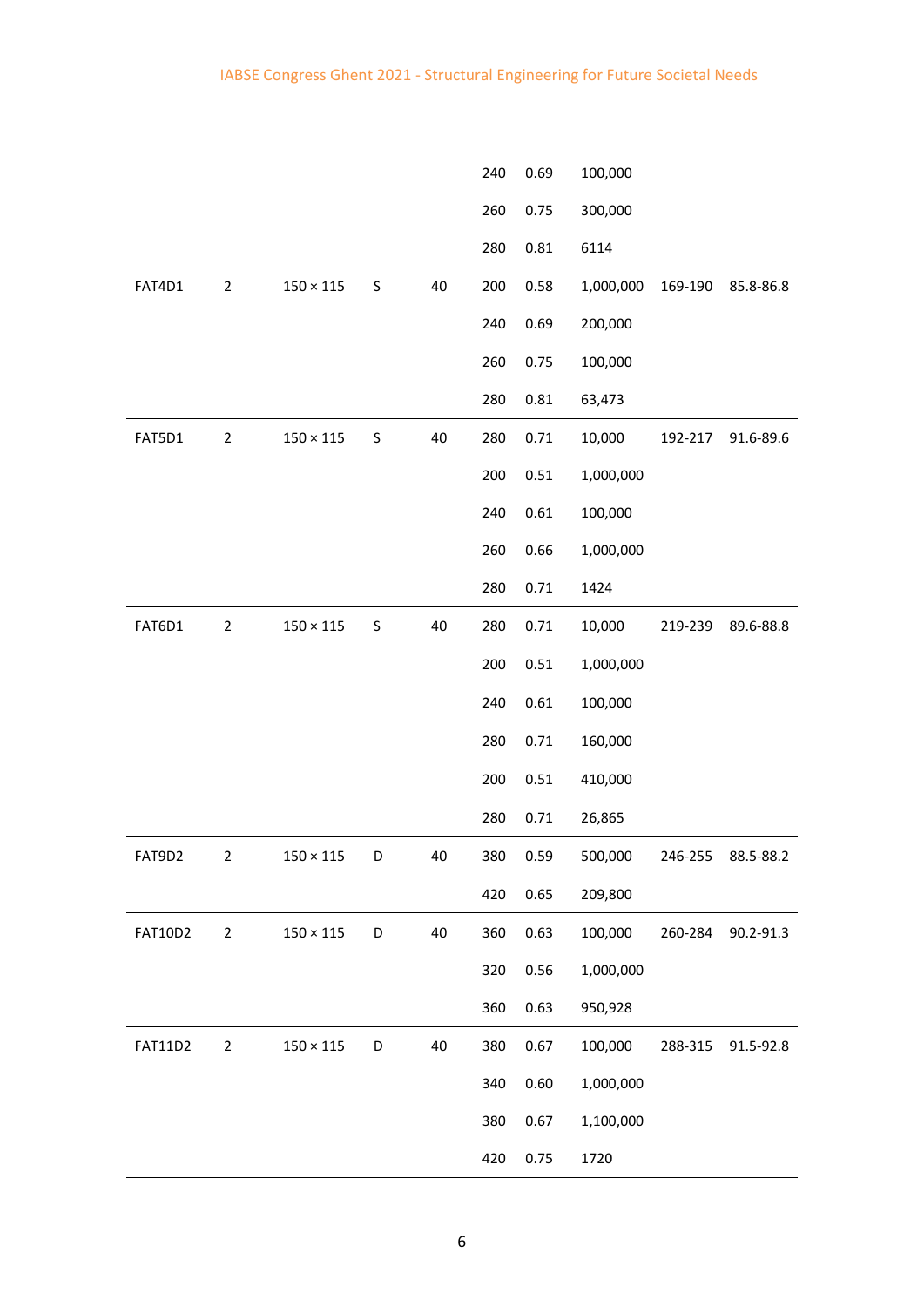| FAT12D1  2 | $150 \times 115$ S 40 |  | 350  0.89  30 | 318 | 85.9 |
|------------|-----------------------|--|---------------|-----|------|
| FAT13D1  2 | $150 \times 115$ S 40 |  | 340  0.86  38 | 319 | 85.8 |

**Error! Reference source not found.** gives an overview of the results of all fatigue experiments, with "Experiment" the unique test ID, "Spec" the specimen on which the test was carried out, "Size load" the dimensions of the load plate, "Wheel" the number of wheels, with S for a single wheel print and D for a double wheel print, *F* the upper load applied in the fatigue test, *F/Pmax* the ratio of applied load in the fatigue test to the failure load *Pmax* in the corresponding static test, *N* the number of cycles to failure or for the corresponding load level, "Age" the age of the specimen and testing, and *fcm,cube* the cube concrete compressive strength at the age of testing. For the fatigue tests with a large number of cycles, taking many days, two values are given for *fcm,cube*: the strength at the first and the strength at the last day of testing.

#### **3.2 Analysis of parameters**

The first parameter that was varied is the distance between the ducts. The centre-to-centre spacing of 400 mm corresponds to the most unfavourable situation encountered in the bridge after which the setup is modelled. The effect of the duct spacing was analysed in the static and fatigue tests. The conclusion from the static tests was that the influence of the duct spacing on the failure load is limited. For the fatigue tests, experiment BB26 (see **Error! Reference source not found.**) with a duct spacing of 300 mm can be compared to experiment BB 28 (see **Error! Reference source not found.**) with a duct spacing of 400 mm. The results seem to indicate that the large duct spacing is not the most unfavourable situation. Additional experiments are necessary to further analyse the effect of this parameter, given the large scatter inherent to fatigue testing.

The effect of the sequence of load levels was studied in the first and second series. In the first series, the results of BB32 (higher load level followed by lower load level) and BB28 (lower load level followed by higher load level) can be compared, see **Error! Reference source not found.**. The number of cycles to failure in BB32 was significantly smaller than in BB28, which raised concerns about the effect of a small number of heavily overloaded trucks on the fatigue life of existing slab-between girder bridges. Therefore, this parameter was studied further in the second series of experiments. In the second series, both low-to-high variable amplitude fatigue loading as well as high-to-low variable amplitude fatigue loading was used. As can be seen in **Error! Reference source not found.**, the difference in results for low-to-high and high-to-low loading is negligible.

The effect of the number of wheel loads is studied as well. The conclusion of the static tests on specimens 1 and 2 was that the maximum load for the case with a double wheel print is on average 1.56 times the maximum load for the case with a single wheel print. The failure mode for the case with a double wheel print was punching of one of the two wheels through the slab. The results of the first series of fatigue tests indicates a similar trend for the difference between the double and single wheel print. With the additional test results of the second series, it was concluded that there is no significant difference in fatigue behaviour between single and double wheel prints. Further analyses of the experimental results are given in [17, 18].

### **3.3 Resulting** *S-N* **curve**

From the reported experiments, a Wöhler curve (S-N curve, with S the load ratio F/Pmax and N the number of cycles to failure) is developed for the assessment of slab-between-girder bridges. As shown in Table 3, in a number of experiments variable amplitude loading was used when after a large number of cycles failure did not occur for a given load level. These experiments are accounted for as follows: say that an experiment is done with N1 cycles at load level F1, N2 cycles at F2, and N3 at F3, with load levels  $F1 < F2 < F3$ . It is then conservative to say that the deck can withstand at least  $N1 + N2 + N3$  cycles at F1,  $N2 + N3$  cycles at F2, and N3 cycles at F3. As such, this one experiment results in three datapoints for the S-N curve. From the first series of experiments, 16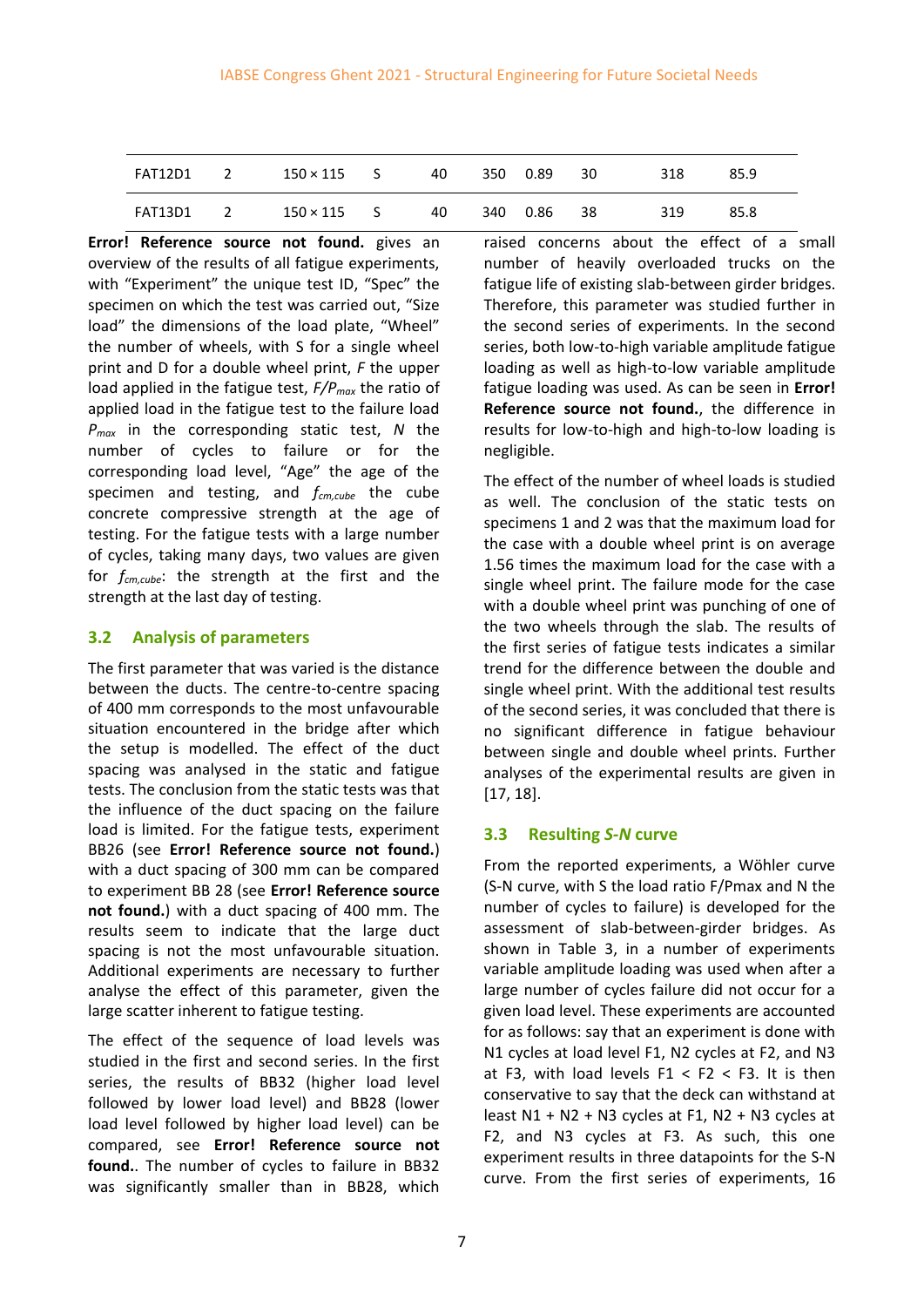datapoints are gathered. From the second series of experiments, 28 datapoints are gathered. From the combination of these experiments, see Figure 3, the following S-N relation is derived:

$$
S = -0.062 \log N + 0.969
$$
 (1)

The resulting S-N curve shows that the fatigue strength for 1 million cycles is 60% of the static strength. This ratio is similar to the reduction of the compressive strength due to cycles of loading (Lantsoght et al. 2015, Lantsoght et al. 2016). If the reduction due to fatigue would be larger than the reduction of the strength of the materials, then these experiments would be giving an indication that compressive membrane action is lost as a result of progressive cracking in fatigue testing. However, these experiments show the contrary: compressive membrane action remains a load-carrying mechanism for thin transversely prestressed concrete slabs subjected to cycles of loading. Under cycles of live loading, compressive membrane action enhances the capacity of thin transversely prestressed concrete decks, and this positive effect can be taken into account for the assessment of existing slab-between-girder bridges.



*Figure 3. S-N relationship for all experiments*

## **4 Summary**

Upon assessment, the thin decks of existing slabbetween-girder bridges in The Netherlands are found to have an insufficient punching shear capacity. However, the code provisions used for the assessment do not take into account the capacity-enhancing effect of compressive membrane action. Static tests on a 1:2 scale slabbetween-girder bridge in the laboratory showed that the ultimate capacity of the decks is on average 2.3 times larger than the capacity calculated with the code provisions.

Fatigue loading results in progressive cracking and can result in strain increases. To use the capacityenhancing effect of compressive membrane action, it needs to be shown that compressive membrane action does not break down under cycles of loading. For this purpose, two series of experiments were carried out. On the original specimen, two fatigue tests and two tests with a cyclic loading protocol of three cycles per load level were done, followed by five fatigue tests on a newly cast deck between the existing girders. In the second series of tests, a new specimen was built for which the top flange of the girders and the deck was cast monolithically, resulting in ten more fatigue tests.

The parameters studied in these experiments are the effect of the duct spacing, the effect of multiple wheel loading, and the effect of variable amplitude fatigue loading. We find no conclusive results regarding the duct spacing. The fatigue life of a deck under a single wheel print is similar to the fatigue life of a deck under a double wheel print. Miner's rule is found to be valid for variable amplitude fatigue loading.

Based on all experiments, the *S-N* curve for thin transversely prestressed concrete decks is developed. The fatigue strength at 1 million cycles is 60% of the static strength, which corresponds to the reduction in concrete compressive strength. As such, it is proven experimentally that compressive membrane action remains a loadcarrying mechanism under cycles of loading.

## **5 Acknowledgments**

The authors wish to express their gratitude and sincere appreciation to the Dutch Ministry of Infrastructure and the Environment (Rijkswaterstaat) for financing this research work. We are deeply indebted to our colleague Albert Bosman for his work in the laboratory and the meticulous reporting of the experiments. We'd also like to thank our former colleagues Sana Amir and Patrick van Hemert for their contributions to the beginning of this research project.

### **6 References**

1. Code Committee 351001, *NEN 6720 Technical Foundations for Building Codes,*